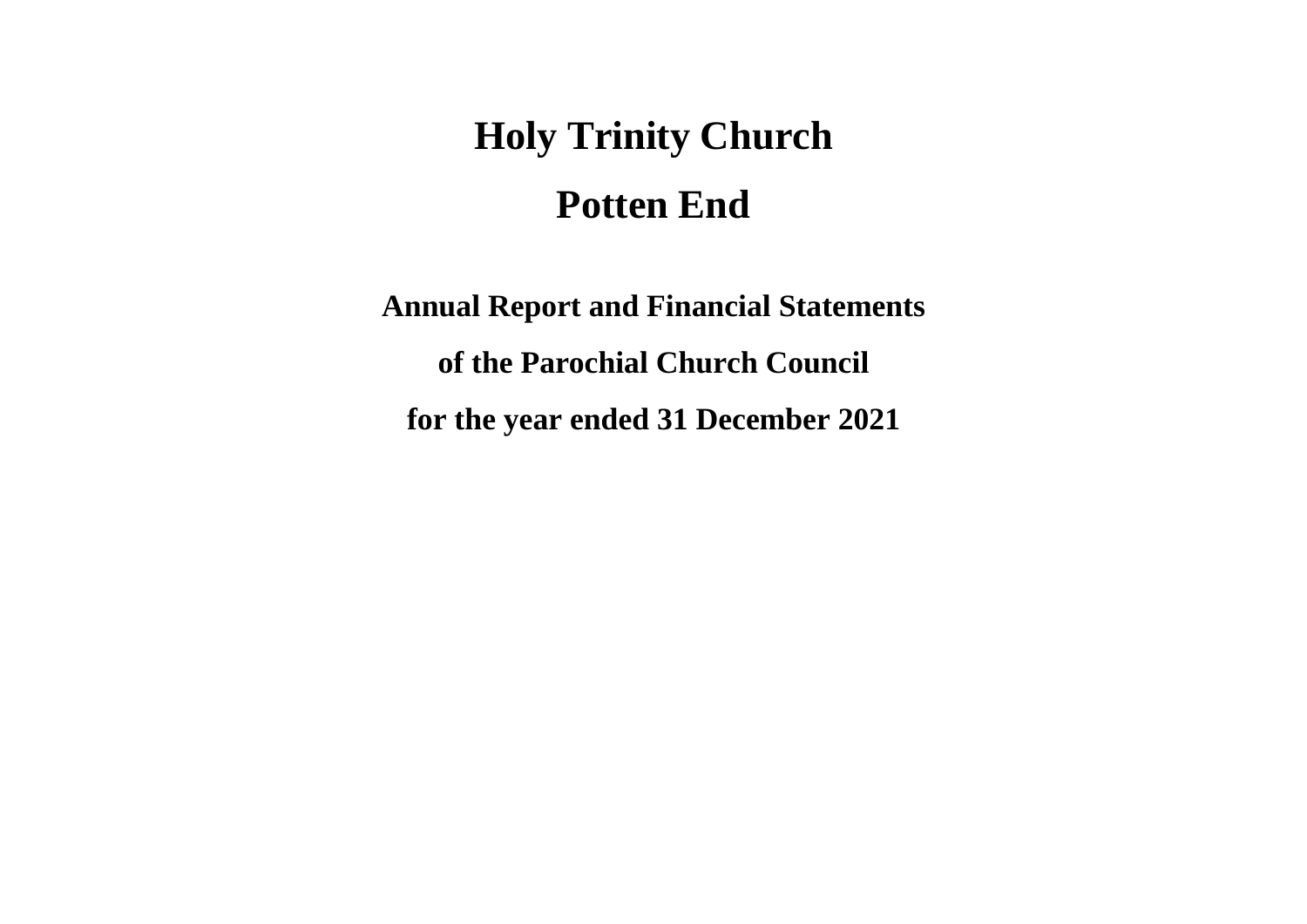## **Annual Report**

| Vicar                                   | Revd. Joseph Roberts                                                                                                                                                                                                                   |                                                                                                                                                                                 |  |  |  |  |  |
|-----------------------------------------|----------------------------------------------------------------------------------------------------------------------------------------------------------------------------------------------------------------------------------------|---------------------------------------------------------------------------------------------------------------------------------------------------------------------------------|--|--|--|--|--|
| Churchwardens                           | Mrs Julie Griffiths<br>Mr Andrew Smith                                                                                                                                                                                                 |                                                                                                                                                                                 |  |  |  |  |  |
| Deputy Churchwarden                     | Mr Nigel Chadwick<br>Mr Robert Ferneyhough (part year)                                                                                                                                                                                 |                                                                                                                                                                                 |  |  |  |  |  |
| Hon. Treasurer                          | Mrs Katie Bett                                                                                                                                                                                                                         |                                                                                                                                                                                 |  |  |  |  |  |
| Sacristan                               | <b>Position</b> vacant                                                                                                                                                                                                                 |                                                                                                                                                                                 |  |  |  |  |  |
| Verger                                  | Mr Daniel King Smith (part year)                                                                                                                                                                                                       |                                                                                                                                                                                 |  |  |  |  |  |
| Music                                   | Mr Richard King, Mr Andy Smith and Mr Daniel King Smith                                                                                                                                                                                |                                                                                                                                                                                 |  |  |  |  |  |
| <b>Team Council Representatives</b>     | Mrs Julie Griffiths<br>Mr Mike Wallis                                                                                                                                                                                                  |                                                                                                                                                                                 |  |  |  |  |  |
| Deanery Synod Representatives           | Mrs Julie Griffiths<br>Mrs Jane Drake<br>Mr Mike Wallis                                                                                                                                                                                |                                                                                                                                                                                 |  |  |  |  |  |
| Members of the Parochial Church Council | the Vicar, Churchwardens and Deputy Churchwardens<br>Mrs Hilary Matheson (Secretary)<br>Mrs Katie Bett (Hon Treasurer)<br>Mr Simon Barnard<br>Mrs Ann Charlton<br>Mr Jörg Normann<br>Mrs Jane Drake<br>Revd. John Russell (ex-officio) | Mr Chris Sharpe<br>Mrs Claire Wallis<br>Ms Sara Raybould<br>Mrs Esther King-Smith (co-opted)<br>Mrs Bev Hamilton (co-opted)<br>Mr Mike Wallis<br>Revd. Stuart Owen (ex-officio) |  |  |  |  |  |

*The PCC is a body corporate (PCC Powers Measure 1956, Church Representation and Ministers Measure 2019) and a charity excepted from registration with the Charity Commission. Holy Trinity is one of five parishes which together constitute the Berkhamsted Team Ministry.*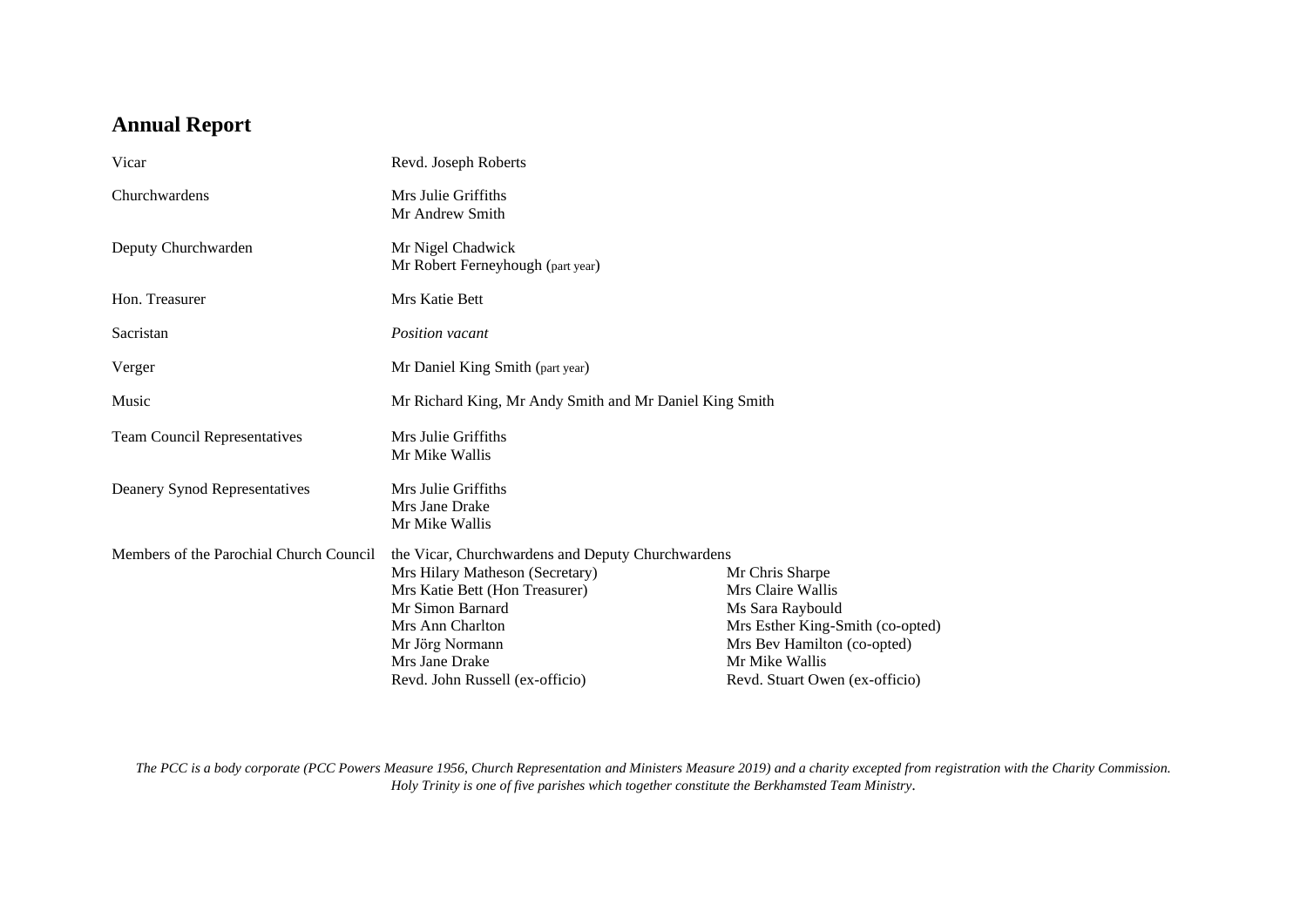## **2021 Annual Report and Financial Statements for the Parochial Church Council of Holy Trinity Church, Potten End**

## **Aim and purposes**

Holy Trinity's Parochial Church Council (the PCC) has the responsibility of cooperating with the incumbent, the Reverend Joseph Roberts, in promoting, sustaining and developing in the ecclesiastical parish, the whole ministry and mission of the church (pastoral, evangelistic, social and ecumenical) in our village community. In fixing its aim, purpose and mission the parish has drawn on its Christian beliefs, faith and heritage but is also conscious of the Charity Commission's guidance on public benefit and, in particular, the specific guidance given to charities for the advancement of religion.

In line with its newly adopted Mission Action Plan (MAP), Holy Trinity has a vision to be a welcoming, inclusive and growing church for all, where everyone is encouraged, inspired and nurtured on their journey of faith and Christian living. To offer loving care and support for each other, the wider community and the world, by sharing in the Good News of God's love.

During the year the Parish has:

- Sought to enable all those in Potten End (and beyond) to discover and live out their faith through regular worship, prayer, preaching, study, support and fellowship.
- Tried to demonstrate Christian love, care and concern for others by our pastoral care, social interaction, mission and outreach.
- Used and maintained the structure and fabrics of Holy Trinity Church, Church Room and Churchyard for the benefit of our wider community.
- Sustained a strong pattern of worship, mission and fellowship during periods of lockdown and constraint through the COVID-19 pandemic.

## **Objectives and activities**

The PCC is committed to enabling as many people as possible to engage and worship at our church and to become part of our parish community. The PCC maintains an overview of worship, mission, evangelism, pastoral care and outreach throughout the parish. The various sub-committees of the PCC make suggestions on how all our 'actions' can involve the many groups that live within our parish, mindful of our MAP priorities to provide and promote various ways for people of all ages and backgrounds to connect with God and Holy Trinity; to ensure sustainability in our endeavours, promoting responsible stewardship (in its various facets), generous hearts and spirit-led service; and to develop our communication and engagement with the needs, aspirations, and concerns of our church family and (importantly) of the wider community.

When planning our activities for the year, we have considered the Commission's guidance on public benefit and, in particular, the supplementary guidance on charities for the advancement of religion. In particular, we try to enable people to live out their faith as part of our parish community through:

- Worship and prayer; learning about God; and developing their knowledge and trust in Jesus.
- Provision of pastoral care for people living in the parish.
- Mission and outreach work.

To facilitate this work, it is important that we maintain the fabric of the Church of Holy Trinity and the Church Rooms.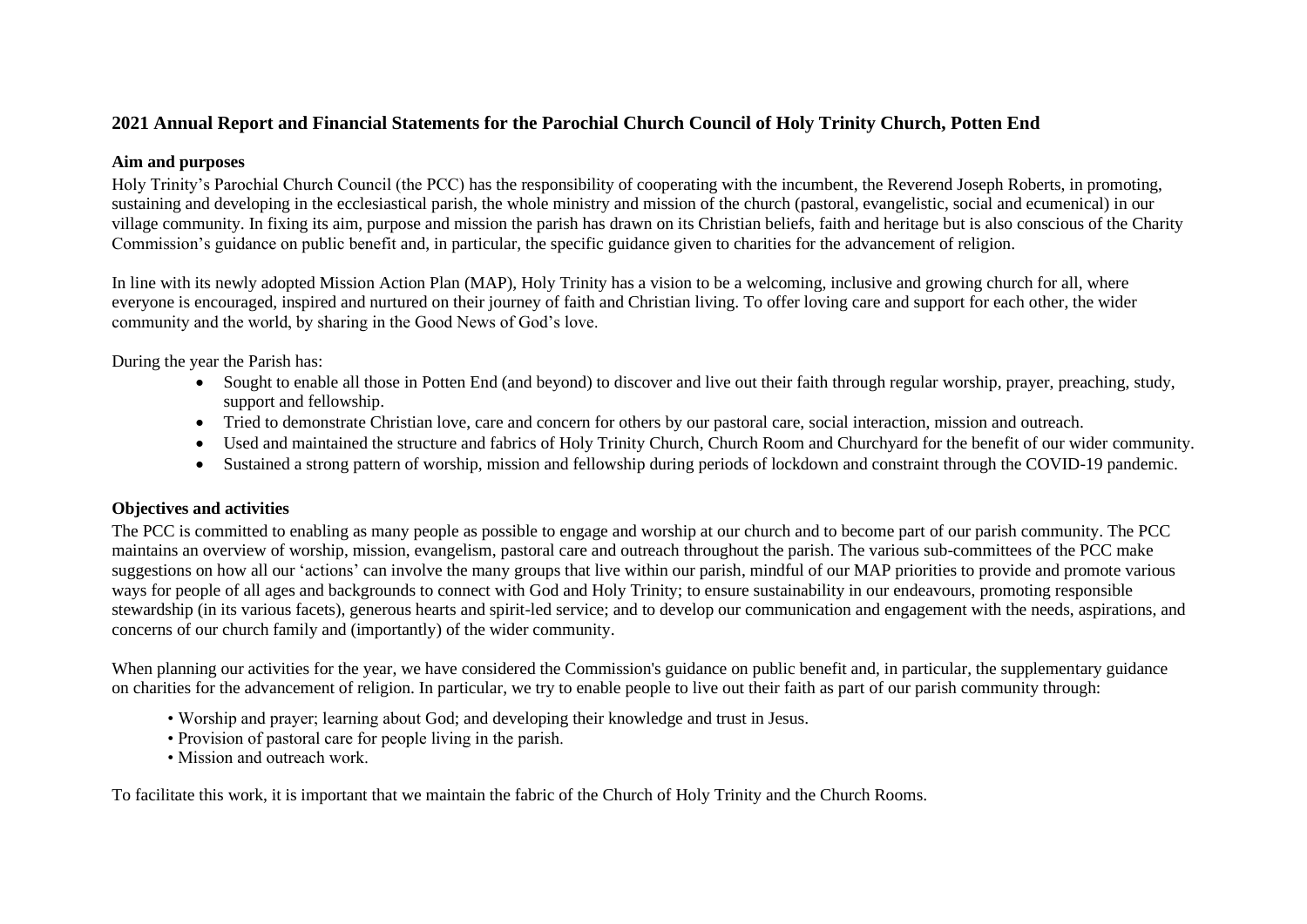## **Structure, Governance and Management**

The method of appointment of the Wardens and PCC members are laid down in the Church Representation Rules. The PCC members are elected by a vote of those Church members included on the Church's electoral role and normally serve for fixed term periods, retiring by rotation. The PCC are responsible for making decisions on all matters of general concern and importance to the Parish, including all decisions on how the Church's funds are spent and used.

3 formal meetings of the PCC were held during the year and, in accordance with the revised Church Representation Rules, certain PCC business was conducted via email. The existing PCC structure, which has a number of sub-committees to deal with particular aspects of parish life, has been retained. Regular reports are given at PCC meetings of the Standing Committee, Worship, Social, Mission and Evangelism and Pastoral committees and by the representative members of the Deanery Synod and the Team Council. In addition, reports are provided at each PCC meeting on safeguarding, church fabric, churchyard, church room matters, financial matters and the Potten End Church of England Primary School (of which the church has three Foundation Governors).

During the year the PCC maintained and reviewed its policies to comply with the relevant Safeguarding, Child Protection, Vulnerable Adults, Race Equality, Health & Safety and applicable Fire Regulations.

During 2021 there were 6 baptisms, 8 funerals, 4 burial of ashes and 6 weddings. The electoral roll membership is currently 112. The regular worshipping community at the end of 2021 (both online, in person, from Wild Church, Sunday services and the daily offices) stands at 78 adults and 15 worshippers under the age of 18.

## **Financial review**

2021 saw continued challenges for Holy Trinity. The year started with a third national lockdown resulting in a closure of the Church for public services. Fortunately, the restrictions eased as the year progressed, allowing us to worship together in person, engage in fellowship with social events and re-open the Church Hall for the local Community. The financial implications of the Government measures continued to have a detrimental effect on the financial performance of Holy Trinity in 2021, although we have seen an improvement in certain areas compared to the previous year, as explained below.

Total incoming resources from unrestricted funds were £61,464 (2020 £55,103), of which £46,990 (2020 £43,416) were giving and associated gift aid, £3,791 (2020 £2,527) were PCC fees received and £7,887 (2020 £6,477) related to income received from letting the Church Hall and Newsletter adverts and donations. The Church Hall continued to remain at break-even in 2021 contributing a surplus of revenue over cost of £270. During the last quarter of 2021 we saw a significant upturn in the Church Hall lettings and are therefore optimistic that in 2022 we will see additional funds being generated through the Church Hall.

Total planned giving through the Parish Giving Scheme (PGS), envelopes and standing orders was £31,314 which was an increase of 10% from the previous year (£28,504). The Social Committee planned a number of successful events during the year and organised the sale of Holy Trinity merchandise which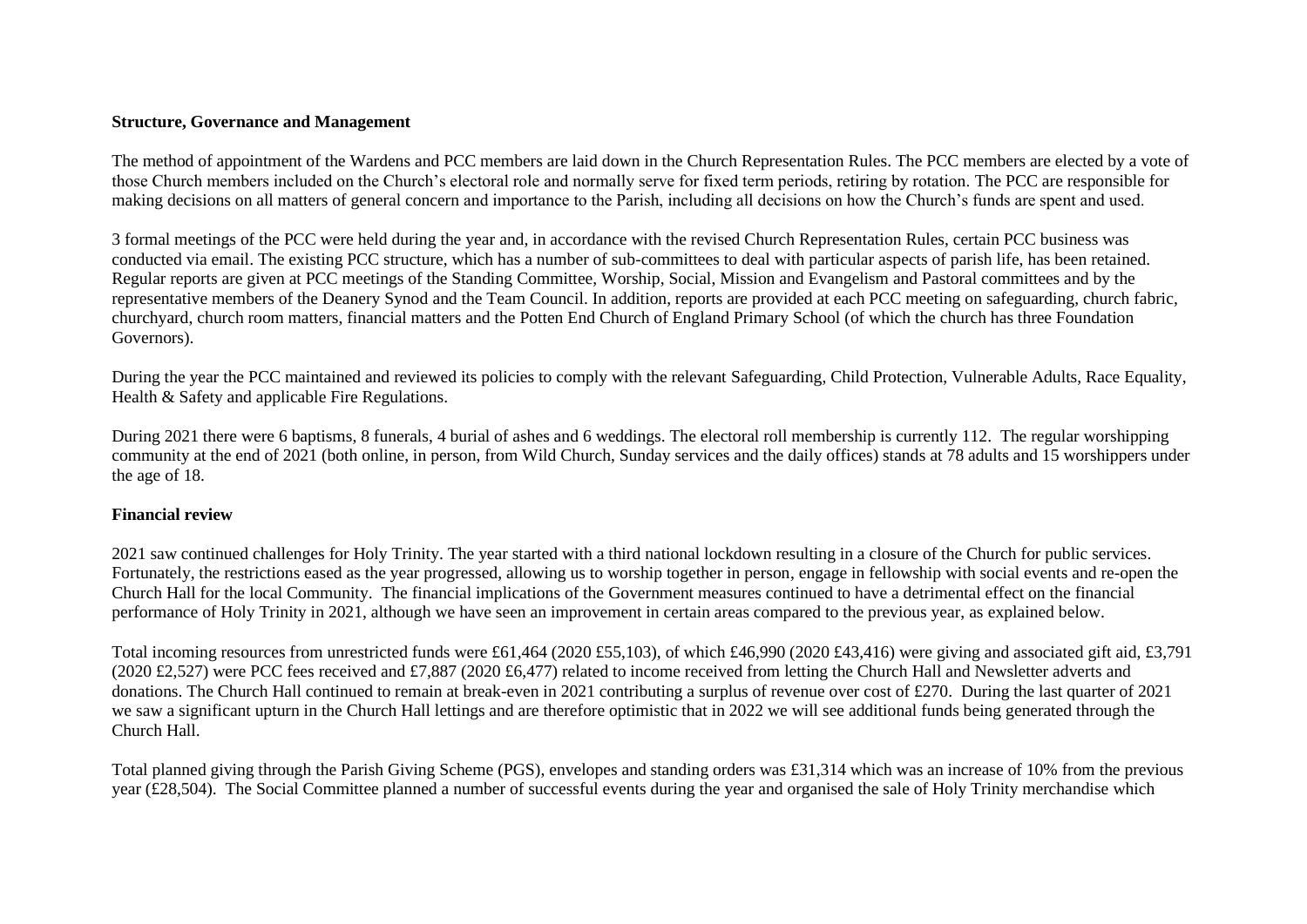contributed  $\sim$ £2,000 to our income (2020 £950). We are very grateful that we continue to see members of our congregation supporting our Church both through regular giving and through support of our social events during these difficult times.

£74,599 (2020 £66,621) was spent from unrestricted funds. Significant contributors to the increase included  $\text{-}£2,500$  related to the quinquennial inspection and major repairs arising as a result,  $\epsilon$ £1,200 related to organist fees for both regular services and life events,  $\epsilon$ £1,200 related to an increase in the Missionary and Charitable giving contribution. In 2021 the PCC agreed to increase its level of giving from 2.5% to 5%. Our aim is to contribute 10% of our giving, however given the current environment the PCC felt that it would be prudent to wait for further financial stability before returning to this level. Our Parish Share contribution, which we continue to pay in full, remains to be a significant cost for Holy Trinity and this year accounted for 66% (2020 73%) of the total expenses relating to the work of the Church.

In order to meet the operating expenditure of the Church, specifically given the continued loss in income from the Church Hall, the PCC agreed to transfer £10,000 from the legacy fund to the general fund.

The net movement in unrestricted funds after transfers from reserves was a decrease of £3,135 (2020 £1,518 increase). Overall, the net movement in total funds for the Holy Trinity was a decrease of £6,030 (2020 £70 increase). The decrease is partly attributable to the utilisation of restricted funds (£3,386) received in 2020 for the Garden of Remembrance.

Our investments performed well in 2021 and we recognised an unrealised gain of £8,459 (2020 £2,523).

As we see the Government restrictions related to COVID-19 lift, we are optimistic that we will see an improvement in our financial position in 2022, particularly with the Church Hall returning to normal capacity. In the meantime, we are fortunate that we continue to maintain a healthy level of cash and reserves, which is reflected in our balance sheet.

## **Reserves policy**

The PCC aim to maintain a balance on free reserves (net current assets), which equates to at least three months' unrestricted payments. This is equivalent to around £18,000. It is held to smooth out fluctuations in cash flow and to meet emergencies. The balance of the free reserves at the year-end was £55,306 (2020 £67,927) which is well in excess of this target.

It is our policy to invest our fund balances with the CCLA Church of England Investments and Savings accounts.

The PCC also holds reserves against the potential risk of losing a major donor of the church, a regular church room letting or newsletter advertiser.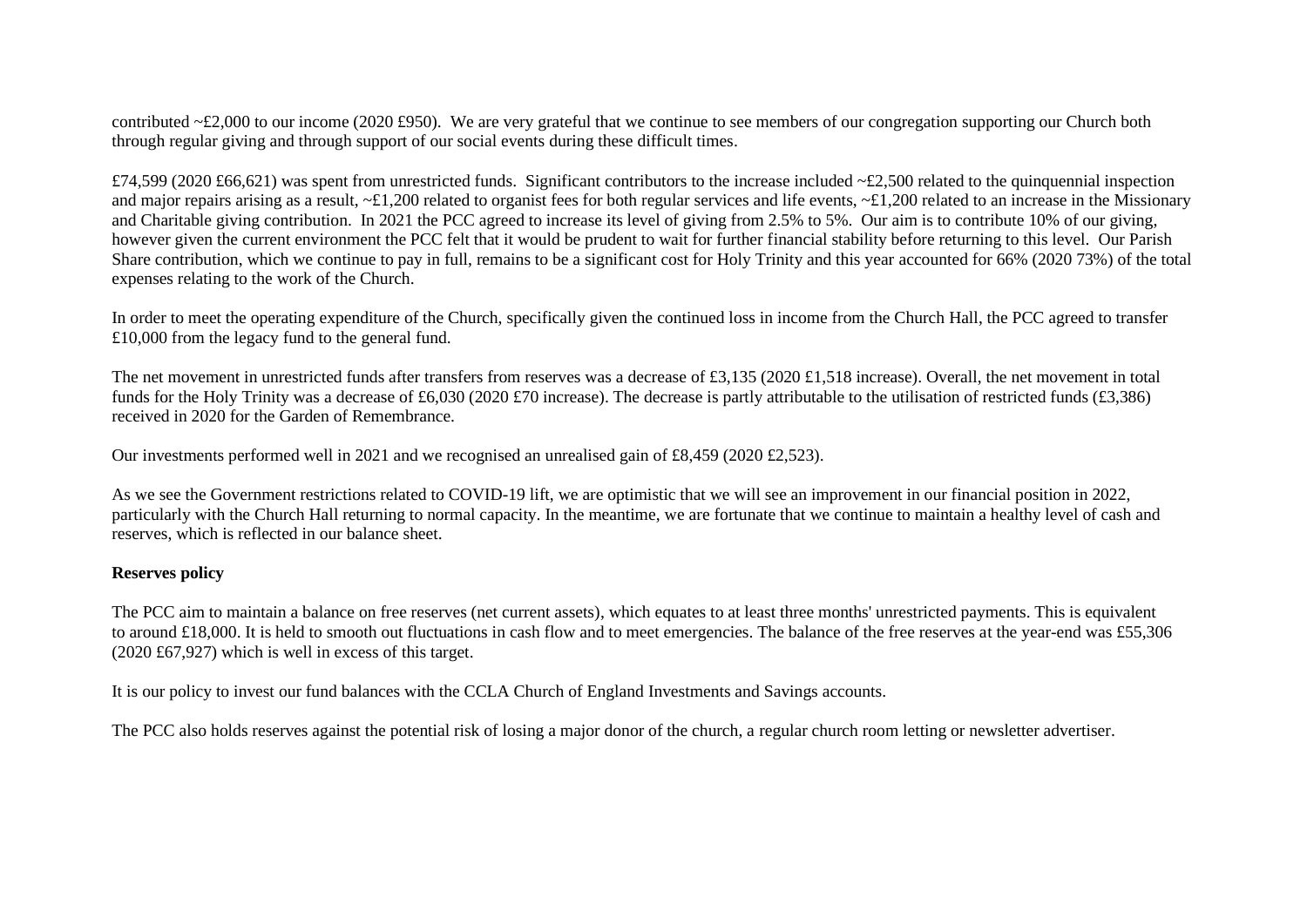## **STATEMENT OF FINANCIAL ACTIVITIES for the year ended 31 DECEMBER 2021**

|                                                        | <b>Notes</b> | <b>Unrestricted</b><br><b>Funds</b><br>£ | <b>Designated</b><br><b>Funds</b><br>£ | <b>Restricted</b><br><b>Funds</b><br>£ | <b>Endowment</b><br><b>Funds</b><br>£ | <b>Total Funds</b><br>2021<br>£ | 2020<br>£ |
|--------------------------------------------------------|--------------|------------------------------------------|----------------------------------------|----------------------------------------|---------------------------------------|---------------------------------|-----------|
| <b>Incoming resources</b>                              |              |                                          |                                        |                                        |                                       |                                 |           |
| Incoming resources from donors                         | 2a           | 46,990                                   | 2,000                                  | 50                                     |                                       | 49,040                          | 52,560    |
| Other voluntary incoming resources                     | 2b           | 2,688                                    | 500                                    |                                        |                                       | 3,188                           | 2,538     |
| From operating activities.                             |              |                                          |                                        |                                        |                                       |                                 |           |
| -to further the council's objects                      | 2c           | 3,899                                    |                                        |                                        |                                       | 3,899                           | 3,672     |
| -to generate funds                                     | 2d           | 7,887                                    |                                        |                                        |                                       | 7,887                           | 6,477     |
| Income from investments                                | 2e           |                                          | 2,005                                  |                                        |                                       | 2,005                           | 2,251     |
| <b>Total incoming resources</b>                        |              | 61,464                                   | 4,505                                  | 50                                     | $\blacksquare$                        | 66,019                          | 67,498    |
| <b>Resources used</b>                                  |              |                                          |                                        |                                        |                                       |                                 |           |
| Grants                                                 | 3a           | 2,349                                    |                                        |                                        |                                       | 2,349                           | 1,075     |
| Activities directly relating to the work of the Church | 3b           | 72,250                                   | 2,153                                  | 3,756                                  |                                       | 78,159                          | 68,876    |
| Church management and administration                   | 3c           | $\overline{a}$                           |                                        |                                        |                                       |                                 |           |
| <b>Total resources used</b>                            |              | 74,599                                   | 2,153                                  | 3,756                                  | $\blacksquare$                        | 80,508                          | 69,951    |
| Net incoming/(outgoing) resources before transfers     |              | (13, 135)                                | 2,352                                  | (3,706)                                |                                       | (14, 489)                       | (2, 453)  |
| Transfers between funds                                |              | 10,000                                   | (10,000)                               |                                        |                                       |                                 |           |
| Gains and (losses) on investments<br>Realised          |              |                                          |                                        |                                        |                                       |                                 |           |
| Unrealised                                             |              |                                          | 8,459                                  |                                        | $\blacksquare$                        | 8,459                           | 2,523     |
| Net movement in funds                                  |              | (3, 135)                                 | 811                                    | (3,706)                                |                                       | (6,030)                         | 70        |
| Balances brought forward at 1 January 2021 (2020)      |              | 7,545                                    | 117,832                                | 6,838                                  | 5,670                                 | 137,885                         | 137,815   |
| Balances carried forward at 31 December 2021 (2020)    |              | 4,410                                    | 118,643                                | 3,132                                  | 5,670                                 | 131,855                         | 137,885   |

The notes on pages 8 to 14 form an integral part of these accounts expression of the secounts Page 6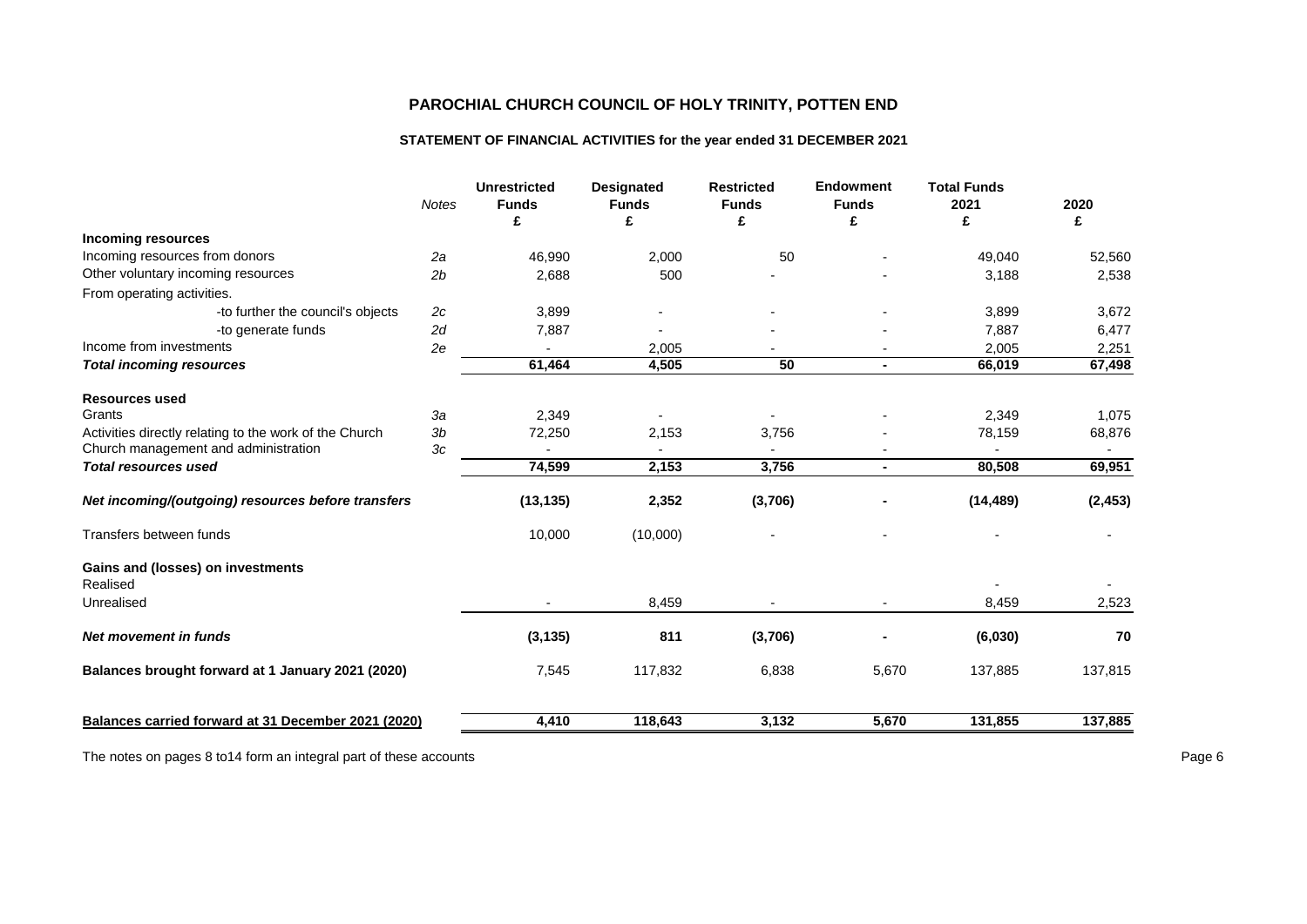#### **BALANCE SHEET AT 31 DECEMBER 2021**

|                                      |                                                  | <b>Notes</b>   | 2021   | 2021    | 2020   | 2020    |
|--------------------------------------|--------------------------------------------------|----------------|--------|---------|--------|---------|
|                                      |                                                  |                | £      | £       | £      | £       |
| <b>Fixed Assets</b>                  |                                                  |                |        |         |        |         |
| Tangible fixed assets                |                                                  | 4a             |        | 1,869   |        | 3,737   |
| Investment assets                    |                                                  | 4b             |        | 74,680  |        | 66,221  |
| <b>Total fixed assets</b>            |                                                  |                |        | 76,549  |        | 69,958  |
| <b>Current assets</b>                |                                                  |                |        |         |        |         |
|                                      | Prepayments and debtors                          | 5              | 2,462  |         | 1,542  |         |
|                                      | Short-term bank deposits                         |                | 49,934 |         | 57,928 |         |
|                                      | Cash at bank and in hand                         |                | 9,268  |         | 15,707 |         |
| <b>Total current assets</b>          |                                                  |                |        | 61,664  |        | 75,177  |
|                                      | Liabilities: amounts falling due within one year |                |        |         |        |         |
| Accruals                             |                                                  | 5              | 6,358  |         | 7,250  |         |
|                                      |                                                  |                |        | 6,358   |        | 7,250   |
| Net current assets                   |                                                  |                |        | 55,306  |        | 67,927  |
| <b>Net assets</b>                    |                                                  |                |        | 131,855 |        | 137,885 |
| <b>FUNDS</b>                         |                                                  |                |        |         |        |         |
| Unrestricted - General<br>Designated |                                                  | 6a             |        | 4,410   |        | 7,545   |
|                                      | - Church Fund                                    | 6b             |        |         |        |         |
|                                      | - Other designated                               | 6с             |        | 1,698   |        | 1,351   |
|                                      | - Legacies                                       | 6d             |        | 116,945 |        | 116,481 |
| Restricted                           |                                                  |                |        |         |        |         |
|                                      | - Organ Restoration Fund                         | 6e             |        | 654     |        | 1,024   |
|                                      | - Garden of Remembrance Fund                     | 6f             |        | 2,478   |        | 5,814   |
| Endowed                              | - Endowments                                     | 6 <sub>g</sub> |        | 5,670   |        | 5,670   |
|                                      |                                                  |                |        | 131,855 |        | 137,885 |

Approved by the Parochial Church Council on 28th February 2022

*(Signed)* **the Revd. J. S. Roberts** *(Incumbent & Chairman)* **K.Bett** *(Hon.Treasurer)*

The notes on pages 8 to 14 form an integral part of these accounts Page 7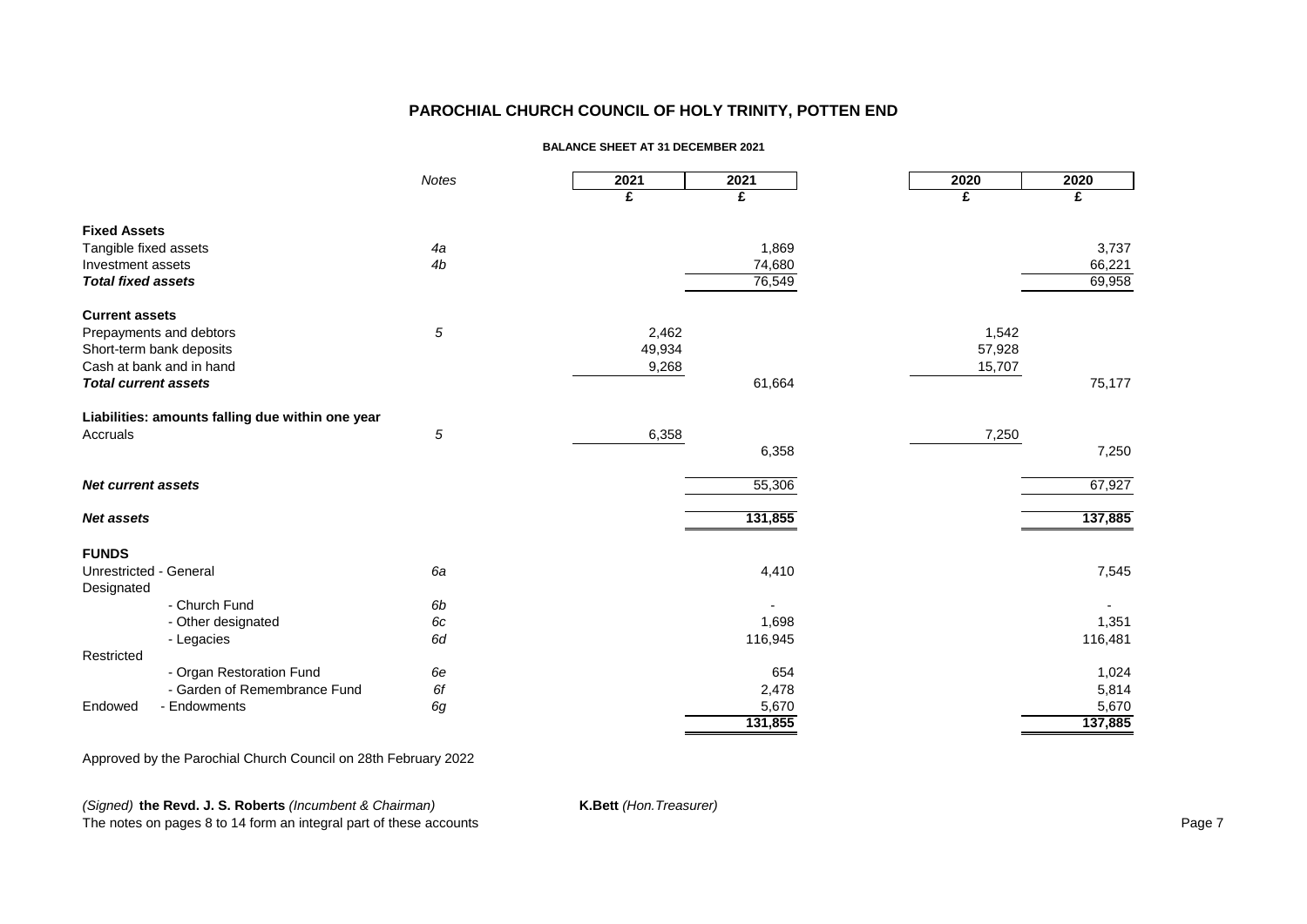#### **NOTES TO THE FINANCIAL STATEMENTS**

#### **1. Accounting policies**

The financial statements have been prepared in accordance with the Church Accounting Regulations 1997 as amended by the Church Accounting (Amendment) Regulations 2001 together with applicable accounting standards and the Charities SORP. The financial statements have been prepared under the historical cost convention except for the valuation of investment assets, which are shown at market value.

## *Funds*

General funds represent the funds of the PCC that are not subject to any restriction regarding their use and are available for application on the general purposes of the PCC. Funds designated for a particular purpose by the PCC are also unrestricted. The accounts include all transactions, assets and liabilities for which the PCC is responsible in law. They do not include the accounts of any church groups that owe their main affiliation to another body nor those that are informal gatherings of Church members.

#### *Incoming Resources*

*Voluntary income and capital sources*

Collections are recognised when received by or on behalf of the PCC.

Planned giving under covenant is recognised only when received.

From the 6 April 2000 income tax is accounted when received, as recommended by the Church of England.

Grants and legacies to the PCC are accounted for as soon as the PCC is notified of its legal entitlement and the amount due.

*Other ordinary income*

Rental income from the letting of church premises is recognised when the rental is receivable.

*Income from investments*

Dividends and interest are accounted for when receivable.

*Gains and losses on investments*

Realised gains and losses are recognised on the disposal of investments.

Unrealised gains and losses are accounted for on revaluation of investments at the Balance Sheet date.

#### *Resources used*

*Grants*

Grants and donations are accounted for when paid over, or when awarded, if that award creates a binding obligation on the PCC. *Activities directly relating to the work of the Church* The diocesan quota is accounted for when payable.

## *Fixed assets*

*Consecrated land and buildings and movable church furnishings*

Consecrated and beneficed property is excluded from the accounts by virtue of section 96(2)(a) of the Charities Act 1993. No value is placed on movable church furnishings held by the Churchwardens on special trust for the PCC and which require a faculty for disposal since the PCC considers this to be inalienable property. All expenditure incurred during the year on consecrated or benefice buildings and movable church furnishings, whether maintenance or improvement, is written off as expenditure in the Statement of Financial Activities and separately disclosed. *Other fixtures, fittings and office equipment*

The cost of equipment is depreciated on a straight line basis over 4 years. Individual items of equipment with a purchase price of £1000 or less are written off when the asset is acquired.

## *Current assets*

Amounts owing to the PCC at 31 December are shown as debtors less provision for amounts that prove uncollectible. Short-term deposits include cash held on deposit with the CBF Church of England Funds or at the bank.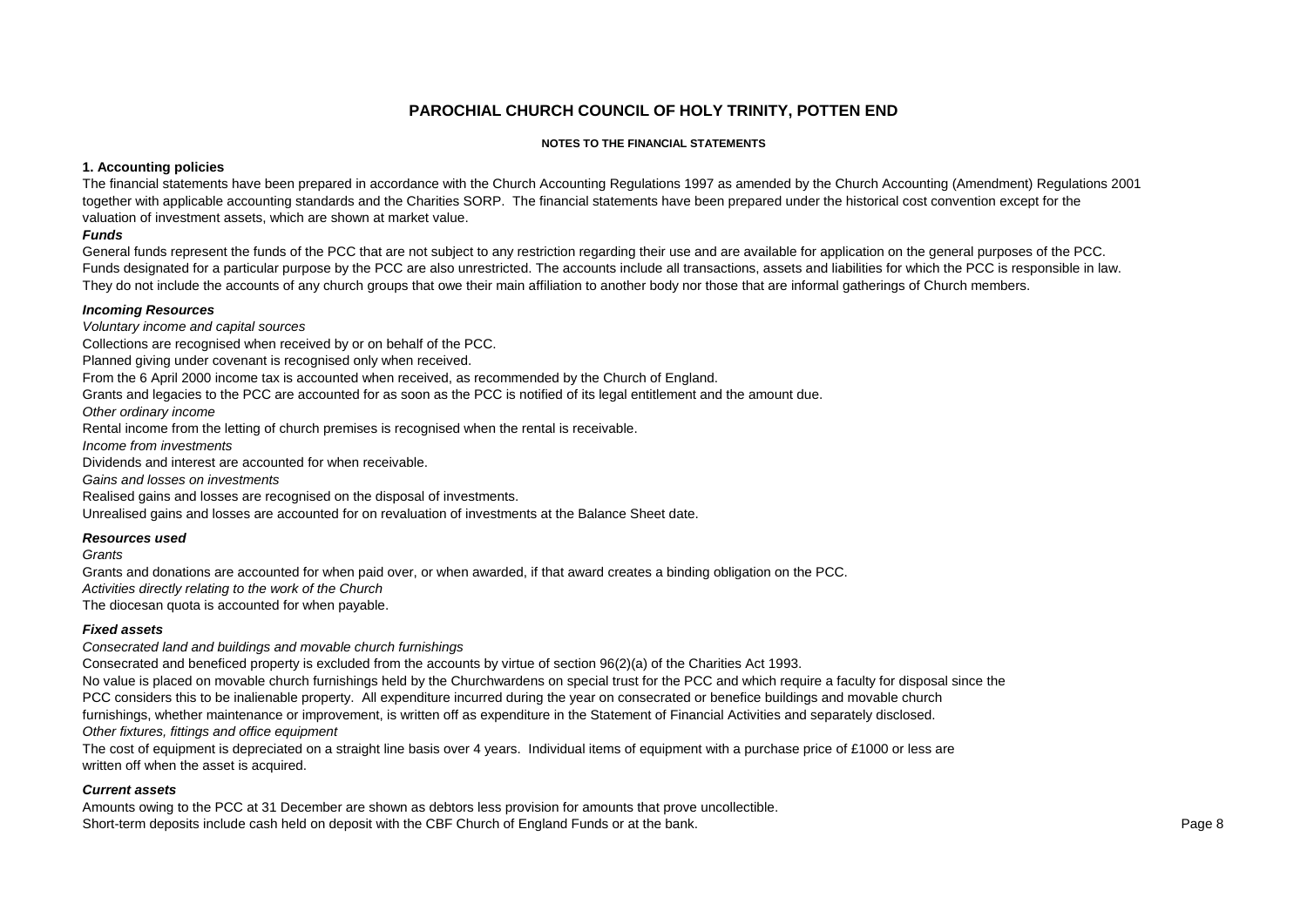#### **NOTES TO THE FINANCIAL STATEMENTS, continued**

|                                                           | <b>Notes</b> | <b>Unrestricted</b><br><b>Funds</b> | <b>Designated</b><br><b>Funds</b> | <b>Restricted</b><br><b>Funds</b> | Endowment<br><b>Funds</b> | <b>Total Funds</b><br>2021 | 2020   |
|-----------------------------------------------------------|--------------|-------------------------------------|-----------------------------------|-----------------------------------|---------------------------|----------------------------|--------|
| 2. Incoming resources                                     |              |                                     |                                   |                                   |                           |                            |        |
| a. Incoming resources from donors                         |              |                                     |                                   |                                   |                           |                            |        |
| Planned giving - gift aided                               |              | 29,764                              |                                   |                                   |                           | 29,764                     | 26,268 |
| - envelope scheme                                         |              | 230                                 |                                   |                                   |                           | 230                        | 916    |
| Collections                                               |              | 3,653                               |                                   |                                   |                           | 3,653                      | 1,907  |
| Gift Aid Envelopes                                        |              | 3,248                               |                                   |                                   |                           | 3,248                      | 3,158  |
| Planned giving - Other                                    |              | 1,320                               |                                   |                                   |                           | 1,320                      | 1,320  |
| Income Tax recovered                                      |              | 8,560                               |                                   |                                   |                           | 8,560                      | 10,601 |
| <b>Sundry Donations</b>                                   |              | 215                                 | 2,000                             | 50                                |                           | 2,265                      | 8,390  |
| Grant income received                                     |              |                                     | $\blacksquare$                    |                                   |                           | $\blacksquare$             | $\sim$ |
|                                                           |              | 46,990                              | 2,000                             | 50                                | $\blacksquare$            | 49,040                     | 52,560 |
| b. Other voluntary incoming resources                     |              |                                     |                                   |                                   |                           |                            |        |
| Fundraising events and activities                         |              |                                     |                                   |                                   |                           |                            |        |
| Church fete, funds raised                                 |              |                                     |                                   |                                   |                           |                            |        |
| Sponsored bike ride                                       |              | 670                                 |                                   |                                   |                           | 670                        | 585    |
| Legacies                                                  |              |                                     | 500                               |                                   |                           | 500                        | 1,000  |
| Churchyard                                                |              |                                     |                                   |                                   |                           |                            | $\sim$ |
| Other                                                     |              | 2,018                               | $\overline{\phantom{a}}$          | $\overline{\phantom{a}}$          | ٠                         | 2,018                      | 953    |
|                                                           |              | 2,688                               | 500                               | $\overline{\phantom{a}}$          | $\overline{\phantom{a}}$  | 3,188                      | 2,538  |
| c. Income from operating activities-                      |              |                                     |                                   |                                   |                           |                            |        |
| to further the council's objectives                       |              |                                     |                                   |                                   |                           |                            |        |
| Fees receivable                                           |              | 3,791                               |                                   |                                   |                           | 3,791                      | 2,527  |
| Church Hall lunches & coffee                              |              | 108                                 |                                   |                                   |                           | 108                        | 238    |
| Social committee functions                                |              |                                     |                                   |                                   |                           |                            | 907    |
|                                                           |              | 3,899                               | $\blacksquare$                    | $\blacksquare$                    | $\sim$                    | 3,899                      | 3,672  |
| d. Income from operating activities-<br>to generate funds |              |                                     |                                   |                                   |                           |                            |        |
| Church Hall lettings                                      |              | 4,039                               |                                   |                                   |                           | 4,039                      | 3,143  |
| Newsletter advertising                                    |              | 3,286                               |                                   |                                   |                           | 3,286                      | 3,252  |
| Newsletter donations                                      |              | 562                                 |                                   |                                   |                           | 562                        | 82     |
|                                                           |              | 7,887                               | $\overline{a}$                    | $\overline{a}$                    | $\overline{a}$            | 7,887                      | 6,477  |
|                                                           |              |                                     |                                   |                                   |                           |                            |        |
| e. Income from investments                                |              |                                     |                                   |                                   |                           |                            |        |
| CBF Income & Interest                                     |              |                                     | 76                                |                                   |                           | 76                         | 281    |
| <b>Dividends</b>                                          |              |                                     | 1,929                             |                                   |                           | 1,929                      | 1,970  |
|                                                           |              |                                     | 2,005                             |                                   |                           | 2,005                      | 2,251  |

Page 9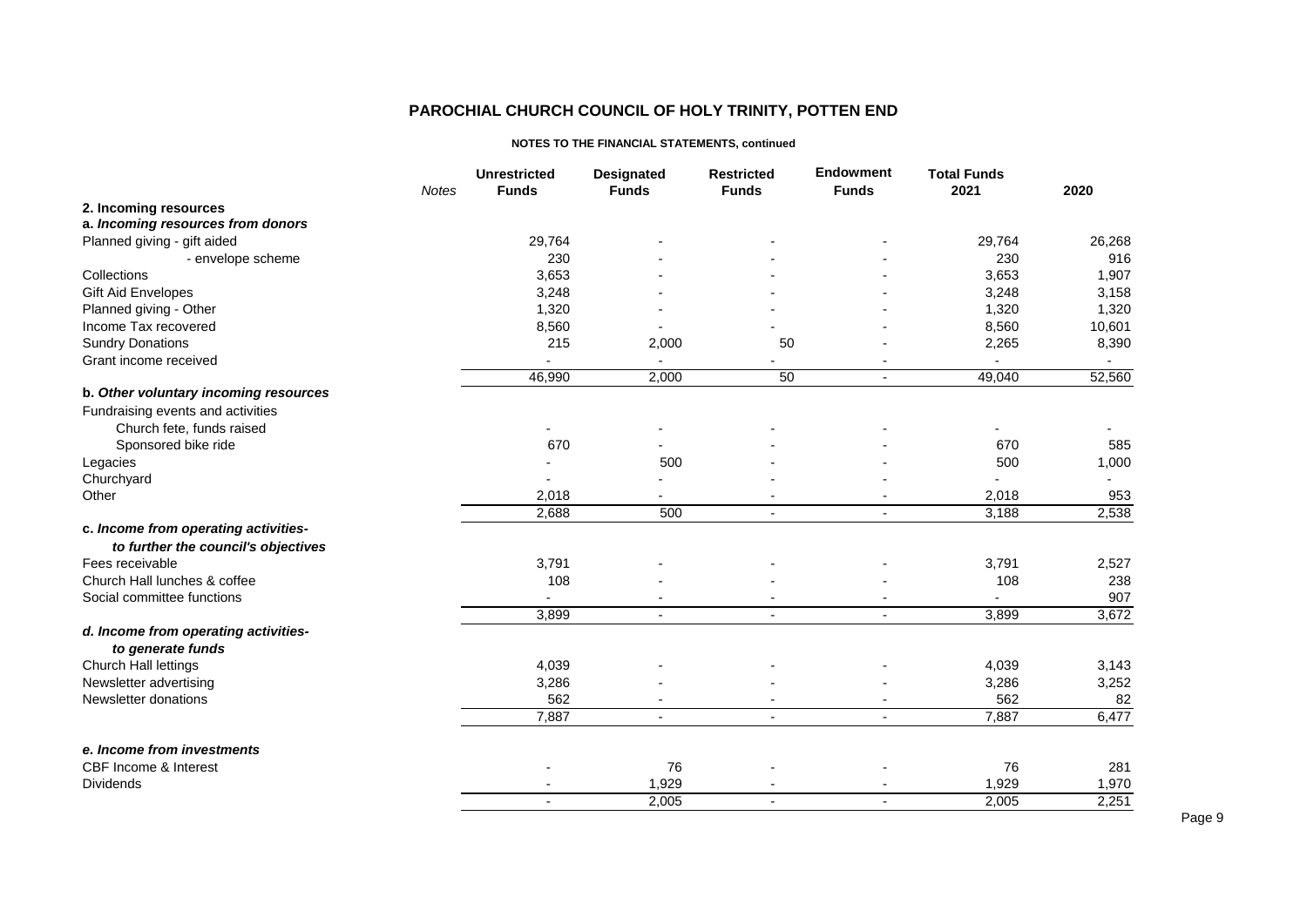## **NOTES TO THE FINANCIAL STATEMENTS, continued**

| 3. Resources used                                |              |                                     |                                   |                                   |                                  |                            |       |
|--------------------------------------------------|--------------|-------------------------------------|-----------------------------------|-----------------------------------|----------------------------------|----------------------------|-------|
|                                                  | <b>Notes</b> | <b>Unrestricted</b><br><b>Funds</b> | <b>Designated</b><br><b>Funds</b> | <b>Restricted</b><br><b>Funds</b> | <b>Endowment</b><br><b>Funds</b> | <b>Total Funds</b><br>2021 | 2020  |
| a. Grants                                        |              |                                     |                                   |                                   |                                  |                            |       |
| Missionary and charitable giving                 |              |                                     |                                   |                                   |                                  |                            |       |
| Church overseas:                                 |              |                                     |                                   |                                   |                                  |                            |       |
| Joshua Playing Project                           |              | 150                                 |                                   |                                   |                                  | 150                        |       |
| Home mission and other church societies          |              |                                     |                                   |                                   |                                  |                            |       |
| <b>Bishop's Harvest Appeal</b>                   |              | 150                                 |                                   |                                   |                                  | 150                        |       |
| <b>Christian Aid</b>                             |              | 200                                 |                                   |                                   |                                  | 200                        |       |
| <b>Children's Society</b>                        |              | 50                                  |                                   |                                   |                                  | 50                         | 40    |
| <b>Christians Against Poverty</b>                |              | 50                                  |                                   |                                   |                                  | 50                         |       |
| Church Urban Fund                                |              |                                     |                                   |                                   |                                  |                            | 60    |
| Other outreach                                   |              |                                     |                                   |                                   |                                  |                            |       |
| <b>British Legion</b>                            |              | 318                                 |                                   |                                   |                                  | 318                        | 75    |
| St Francis Hospice                               |              | 609                                 |                                   |                                   |                                  | 609                        | 355   |
| Ian Rennie Hospice                               |              | 50                                  |                                   |                                   |                                  | 50                         | 50    |
| <b>DENS</b>                                      |              | 424                                 |                                   |                                   |                                  | 424                        | 248   |
| Potten End School                                |              | 150                                 |                                   |                                   |                                  | 150                        | 247   |
| Potten End Playground Fund                       |              | 198                                 |                                   |                                   |                                  | 198                        |       |
| Grants to support mission work within the Parish |              | ٠                                   |                                   |                                   |                                  | ٠                          |       |
|                                                  |              | 2,349                               | -                                 |                                   | ٠                                | 2,349                      | 1,075 |

Page 10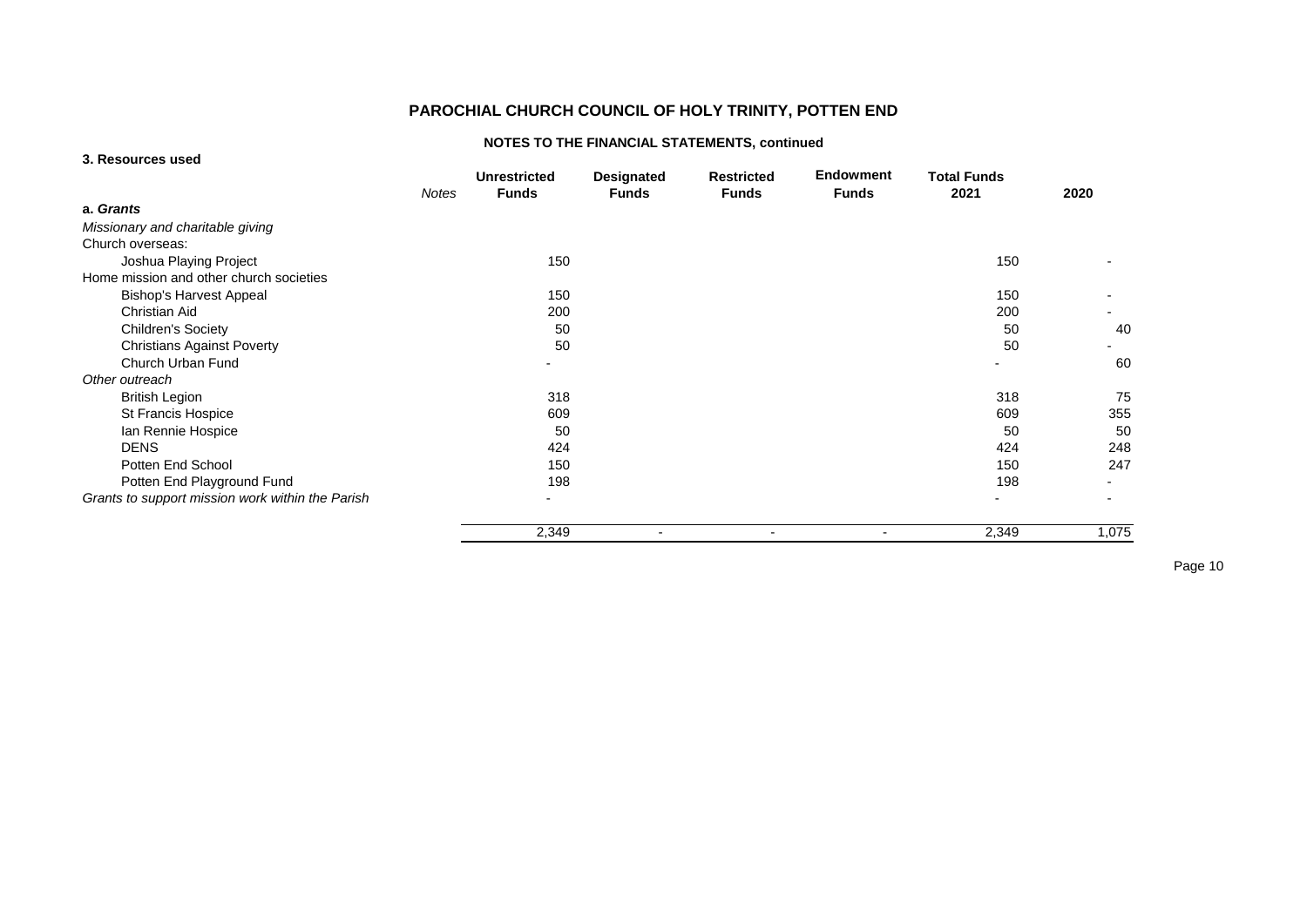## **NOTES TO THE FINANCIAL STATEMENTS, continued**

| <b>Notes</b>                                              | <b>Unrestricted</b><br><b>Funds</b> | <b>Designated</b><br><b>Funds</b> | <b>Restricted</b><br><b>Funds</b> | <b>Endowment</b><br><b>Funds</b> | <b>Total Funds</b><br>2021 | 2020   |
|-----------------------------------------------------------|-------------------------------------|-----------------------------------|-----------------------------------|----------------------------------|----------------------------|--------|
| b. Activities directly relating to the work of the Church |                                     |                                   |                                   |                                  |                            |        |
| Ministry                                                  |                                     |                                   |                                   |                                  |                            |        |
| Contributions to the Vicar's stipend                      | 47,497                              |                                   |                                   |                                  | 47,497                     | 47,712 |
| Vicar's expenses                                          | 240                                 |                                   |                                   |                                  | 240                        | 214    |
| Upkeep of Church and services:                            |                                     |                                   |                                   |                                  |                            |        |
| Heating, lighting and insurance                           | 3,805                               |                                   |                                   |                                  | 3,805                      | 3,431  |
| Organ maintenance                                         | 246                                 |                                   | 370                               |                                  | 616                        |        |
| <b>Emoluments</b>                                         | 3,263                               |                                   |                                   |                                  | 3,263                      | 2,064  |
| Sacristy & Services expenses                              | 395                                 |                                   |                                   |                                  | 395                        | 226    |
| <b>Fire Safety</b>                                        | 353                                 |                                   |                                   |                                  | 353                        | 427    |
| Pastoral support & other misc. expenses                   | 1,064                               | 500                               |                                   |                                  | 1,564                      | 661    |
| Upkeep of churchyard                                      | 1,297                               |                                   | 1,916                             |                                  | 3,213                      | 2,289  |
| Church repairs to fittings and fabric                     | 3,000                               |                                   | 1,470                             |                                  | 4,470                      | 1,480  |
| Equipment depreciation                                    | 2,030                               | 1,653                             |                                   |                                  | 3,683                      | 2,847  |
| Printing & stationery                                     | 455                                 |                                   |                                   |                                  | 455                        | 463    |
| Repairs to the Church Hall                                | 282                                 |                                   |                                   |                                  | 282                        | 171    |
| Churchroom running costs                                  | 3,488                               |                                   |                                   |                                  | 3,488                      | 3,130  |
| Newsletter printing costs                                 | 4,028                               |                                   |                                   |                                  | 4,028                      | 3,313  |
| Youth work - Messy Church & Trinity Kids                  | 12                                  |                                   |                                   |                                  | 12                         | 56     |
| Cost of generating funds                                  | 795                                 |                                   |                                   |                                  | 795                        | 392    |
|                                                           | 72,250                              | 2,153                             | 3,756                             |                                  | 78,159                     | 68,876 |
| c. Church management & administration                     | $\sim$                              | $\overline{\phantom{a}}$          | $\overline{\phantom{a}}$          | $\blacksquare$                   | $\blacksquare$             |        |

Page 11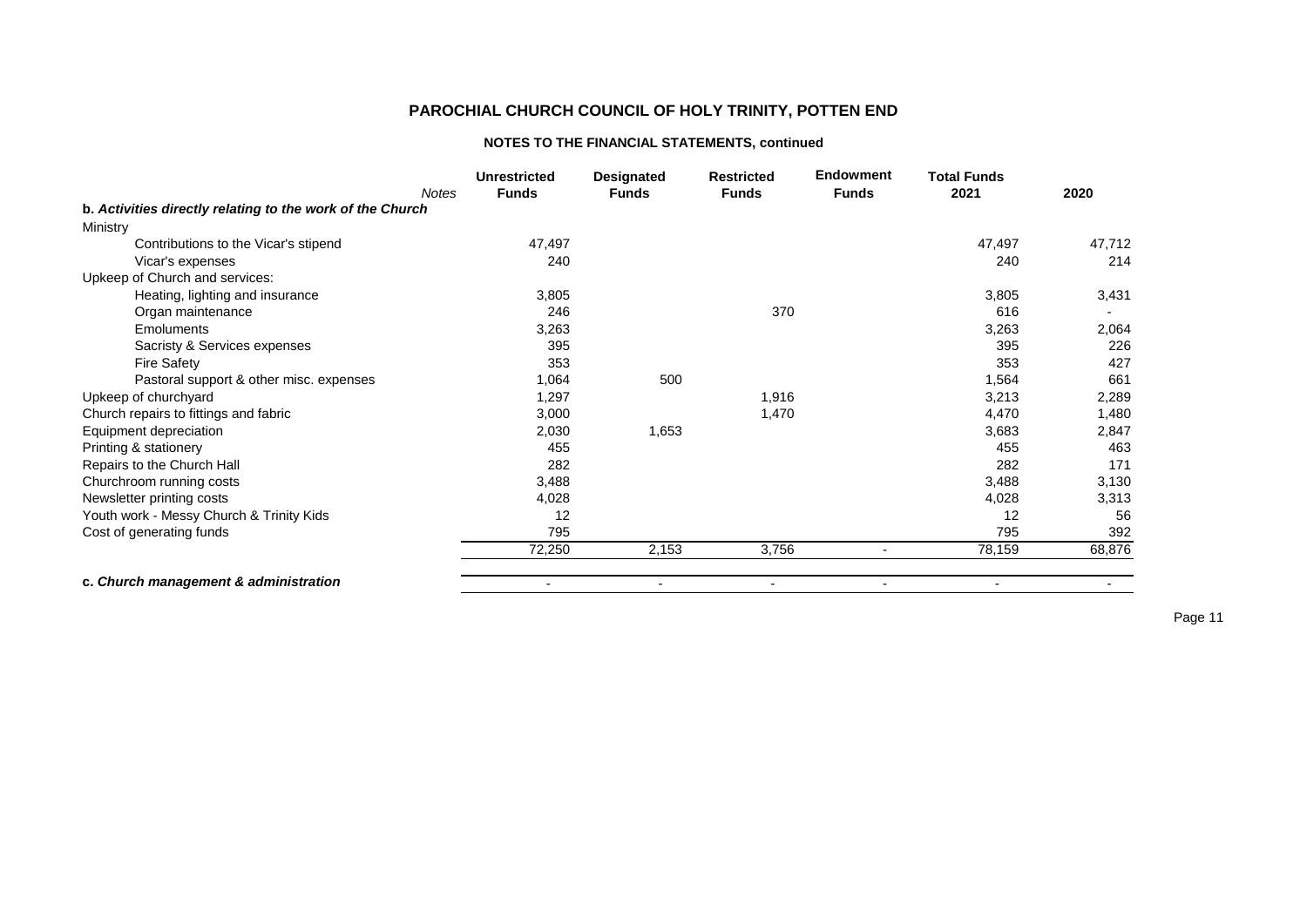#### **NOTES TO THE FINANCIAL STATEMENTS, continued**

#### **4. Fixed Assets**

#### **a.** *Tangible fixed assets*

No value is placed on the Church Hall, built in 1974 at a cost of £9,243. It is currently insured for £247,451. No value is placed on movable Church furnishings for the reasons outlined in Note 1 above. All other items of equipment costing more than £1,000 have been capitalised and are being depreciated over four years. The balance at the end of the year represents the net book value of the boiler acquired in 2019 at a cost of £7,475.

#### **b.** *Investments*

|                                                                | Cost or    | <b>Market value</b> |        |
|----------------------------------------------------------------|------------|---------------------|--------|
|                                                                | book value | 2021                | 2020   |
|                                                                | £          | £                   | £      |
| 4,503 shares CBF Fixed Interest Securities Fund                | 6,500      | 7,114               | 7,617  |
| 2,063 shares CBF Investment Fund                               | 12,454     | 48,247              | 42,182 |
| 8,700 share CBF Equity Fund                                    | 10,000     | 19,319              | 16,422 |
|                                                                | 28,954     | 74,680              | 66,221 |
| 5. Assets and Liabilities: Amounts Falling due Within One Year |            | 2021                | 2020   |
|                                                                |            | £                   | £      |
| <b>Prepayments</b>                                             |            |                     |        |
| Insurances                                                     |            | 615                 | 605    |
| Amounts receivable                                             |            | 1,847               | 937    |
|                                                                |            | 2,462               | 1,542  |
| <b>Accruals</b>                                                |            |                     |        |
| Newsletter advertising received in advance                     |            | 824                 | 891    |
| Repairs & maintenance reserve                                  |            | 1,000               | 1,000  |
| Potten End Open Day reserve                                    |            | 450                 | 450    |
| Outreach not paid at the end of the year                       |            | 1,926               | 332    |
| Fees received in advance                                       |            |                     | 2,373  |
| Other accrued expenditure                                      |            | 2,158               | 2,204  |
|                                                                |            | 6,358               | 7,250  |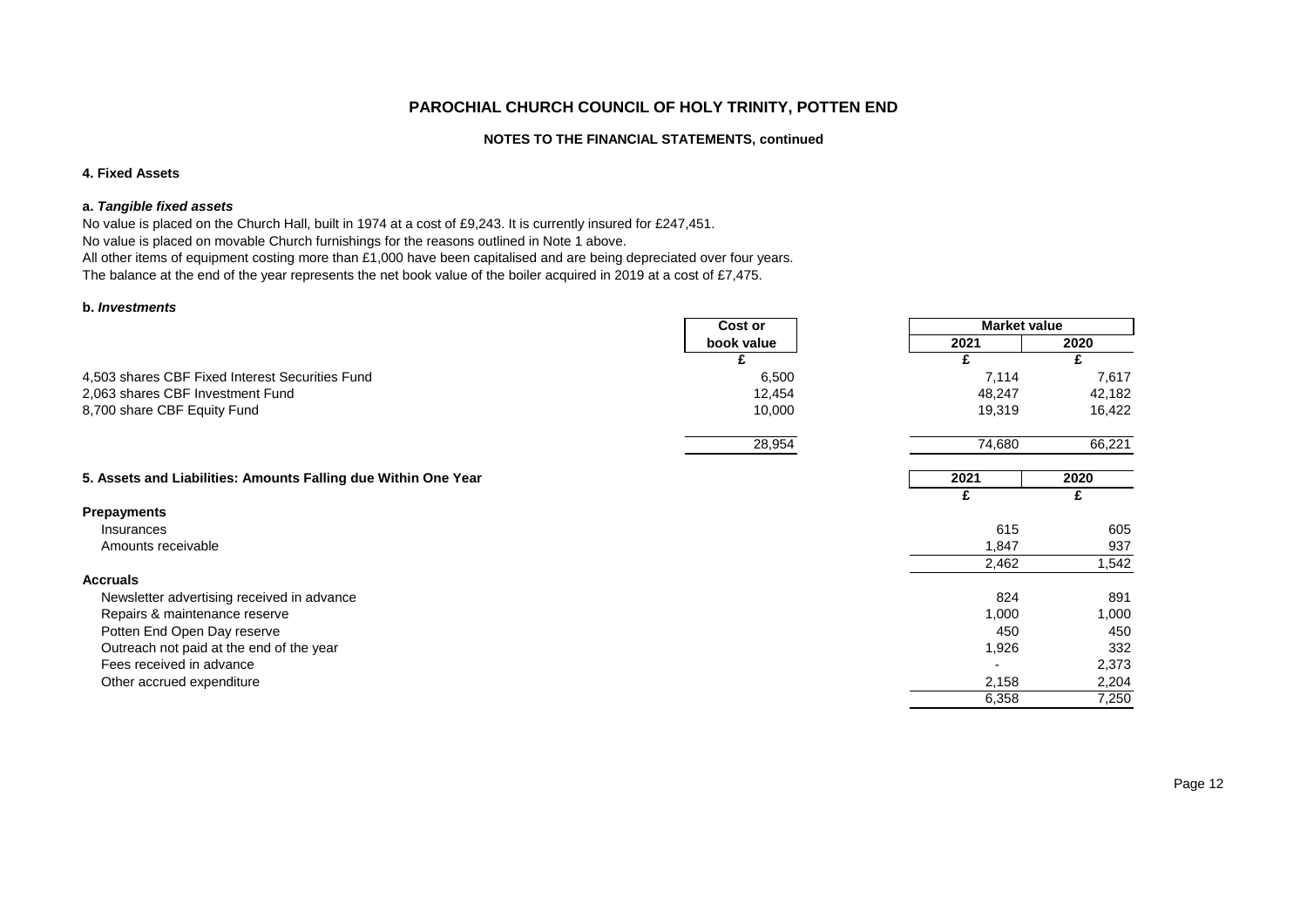#### **NOTES TO THE FINANCIAL STATEMENTS, continued**

| o. Funds details              |   |                           |                                  |                                     |                          |                          |                        |
|-------------------------------|---|---------------------------|----------------------------------|-------------------------------------|--------------------------|--------------------------|------------------------|
|                               |   | Opening<br><b>Balance</b> | <b>Net Income</b><br>/Outgoings) | <b>Interest</b><br><b>Dividends</b> | Gains / (Losses)         | <b>Transfer</b>          | <b>Closing Balance</b> |
|                               |   | £                         | £                                | £                                   |                          | £                        | £                      |
| <b>Unrestricted</b>           |   |                           |                                  |                                     |                          |                          |                        |
| General                       | a | 7,545                     | (13, 135)                        | ٠                                   | ٠                        | 10,000                   | 4,410                  |
| <b>Church Fund</b>            | b |                           |                                  | $\overline{\phantom{0}}$            | ٠                        |                          |                        |
| Other designated              | c | 1,351                     | 347                              |                                     | $\overline{\phantom{0}}$ |                          | 1,698                  |
| Legacies                      | d | 116,481                   |                                  | 2,005                               | 8,459                    | (10,000)                 | 116,945                |
|                               |   | 125,377                   | (12,788)                         | 2,005                               | 8,459                    | $\overline{\phantom{0}}$ | 123,053                |
| <b>Restricted</b>             |   |                           |                                  |                                     |                          |                          |                        |
| <b>Organ restoration Fund</b> | е | 1,024                     | (370)                            | $\blacksquare$                      | ۰                        |                          | 654                    |
| <b>Garden of Remembrance</b>  |   | 5,814                     | (3,336)                          | ٠                                   | ۰.                       | ۰.                       | 2,478                  |
|                               |   | 6,838                     | (3,706)                          | ٠                                   | ٠                        | ٠                        | 3,132                  |
| <b>Endowed</b>                |   |                           |                                  |                                     |                          |                          |                        |
| <b>Endowments</b>             | g | 5,670                     |                                  |                                     | ۰                        |                          | 5,670                  |
|                               |   |                           |                                  |                                     |                          |                          |                        |
| <b>TOTAL</b>                  |   | 137,885                   | (16, 494)                        | 2,005                               | 8,459                    |                          | 131,855                |

## **UNRESTRICTED FUNDS**

#### **a. General Fund**

**6. Funds details**

This is an unrestricted fund which is used by the PCC to meet everyday expenses and further the mission and ministry of the Church

#### **b. Church Fund**

This is a restricted fund established by the PCC which is used to defer monies raised from the biennial Church Fete over a two year period. This accounting treatment has been prudently adopted as a means of carefully managing the Church's finances and cash flow. The last Church fete took place in 2017 and since then we have not had an event.

#### **c. Other designated**

These funds are unrestricted but have been set aside by the PCC for a particular purpose.

#### **d. Legacy Fund**

This is an unrestricted fund derived from bequests to be used at the general discretion of the PCC. The PCC has resolved that, as normal Church expenditure should be met from collections and gifts from existing Church members, these bequests should be held and invested on a long-term basis until needed for major projects or repairs. Income is accumulated within the fund. The PCC agreed that due to the exceptional circumstances experienced throughout 2021, an amount of £10,000 would be transferred to the general fund to meet our Church operating expenditure.

During 2010 a legacy of £8,000 was received from the Estate of the late Sheila Harris. In accordance with her wishes £3,000 is currently held in the Endowed fund to be utilised to defray some of the future costs of publishing the Church Newsletter. In 2011 £2,500 was applied to the Organ Restoration Fund and a further £650 was applied towards the cost of a new altar frontal; in 2019 £1,850 was applied to the cost of a new boiler in the Church.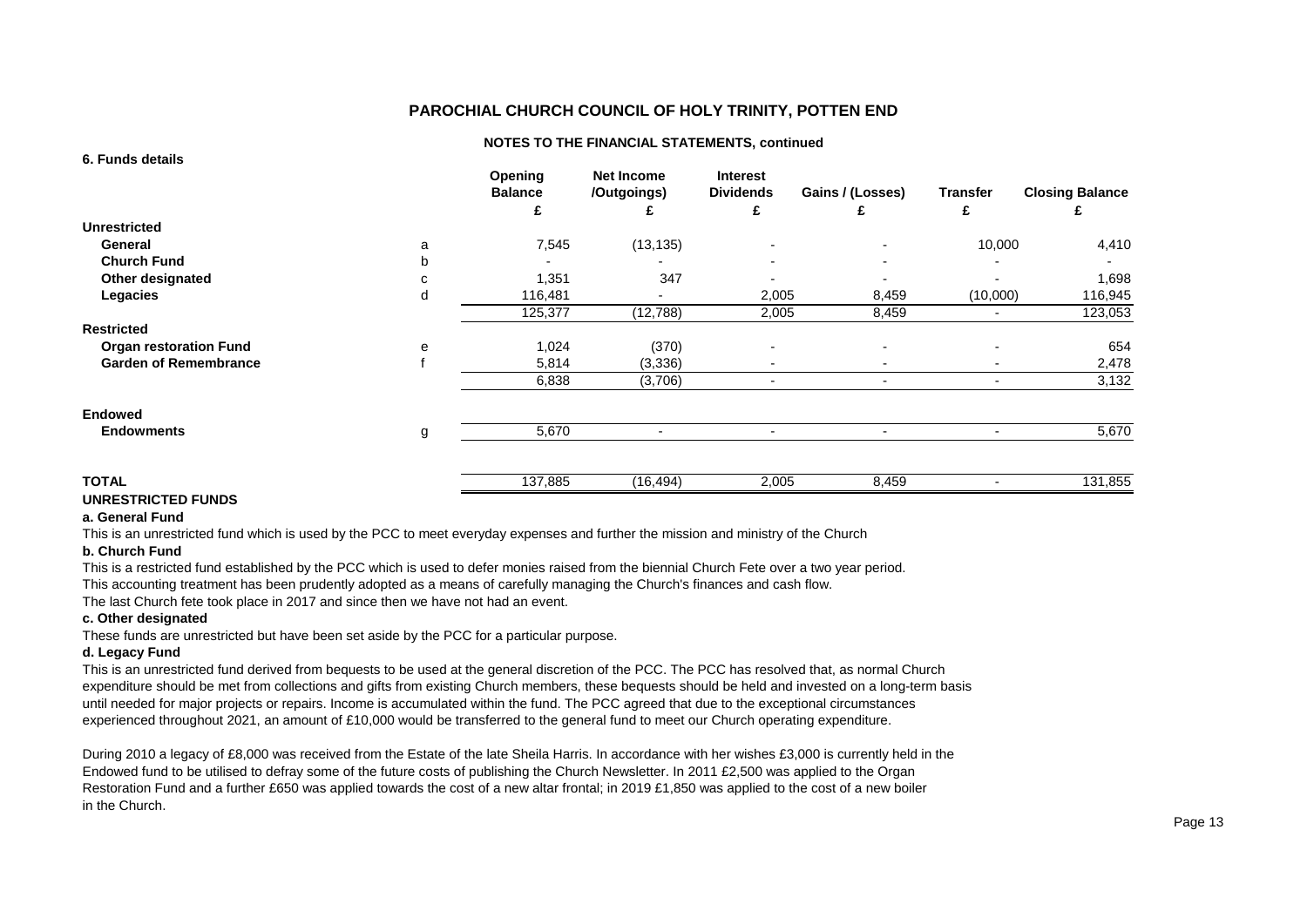## **NOTES TO THE FINANCIAL STATEMENTS, continued**

#### **RESTRICTED FUNDS**

#### **e. Organ Restoration Fund**

This is a restricted fund, first established in 2009 to be used for the necessary restoration of the Church organ; interest received on invested funds is accumulated. Grants and donations received during 2011, following the successful Organ Restoration Appeal, were credited to the fund and as the works were completed the costs were charged against the fund. The balance on the fund has been carried forward to cover future repairs and improvements.

#### **e. Garden of Remembrance Fund**

This is a restricted fund, established in 2020, to be used for the creation of a new Garden of Remebrance. Donations received in 2020 have been credited to the fund and as work is completed costs are charged against the fund. The balance on the fund has been carried forward to cover costs to be incurred in future periods.

| <b>ENDOWED FUNDS</b>                                                                                                                                                                                                                                                                                             |       |       |
|------------------------------------------------------------------------------------------------------------------------------------------------------------------------------------------------------------------------------------------------------------------------------------------------------------------|-------|-------|
| g. Endowment Funds & Bequests                                                                                                                                                                                                                                                                                    | 2021  | 2020  |
|                                                                                                                                                                                                                                                                                                                  |       |       |
| The Holland Trust - the trust requires that the income be used for the upkeep and fabric of the Church,<br>the upkeep of the churchyard and the grave of the late Mr Spencer L Holland                                                                                                                           | 568   | 568   |
| Bequests from the estates of the late Mr and Mrs A H Lee are to be used primarily for projects involving young people                                                                                                                                                                                            | 1.414 | 1,414 |
| A bequest from the estate of the late Miss Kitty Chapman is to be used for<br>the upkeep of the churchyard.                                                                                                                                                                                                      | 688   | 688   |
| A bequest from the late Mrs Sheila Harris has been credited to this fund and is dedicated in her memory to defray<br>the future costs of the Newsletter and be applied as the PCC thinks fit towards future costs of church furnishing,<br>fittings and decorations. Interest earned on this Fund is accumulated | 3.000 | 3,000 |
|                                                                                                                                                                                                                                                                                                                  | 5,670 | 5,670 |